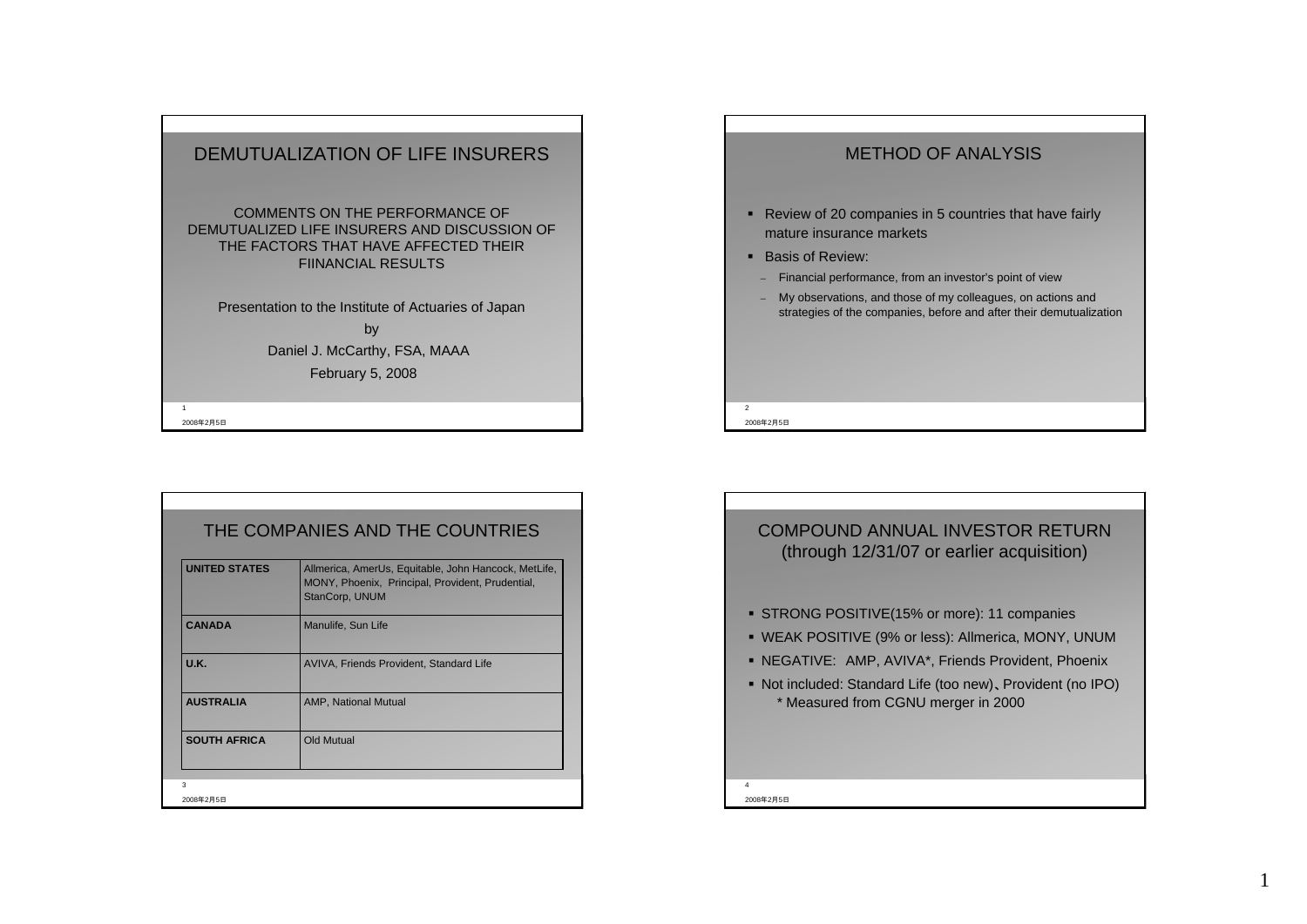### TIMING OF DEMUTUALIZATION

- Very few were "distress" situations, although several did need more capital
- Sometimes, fast is best (example: MetLife)
- Sometimes, slow is best (example: Prudential)
- Timing can affect both policyholders and investors
- (examples: Provident and Equitable)

### 5

2008年2月5日

### STRATEGIC THEMES (continued)

- Management of the ratings position (Moodys, S&P) is very important, but top ratings are NOT usually important
- The top publicly held insurance companies in the U.S. tend to have ratings that are one to two steps below the top mutual companies
- Management of the balance sheet (e.g., securitizing cash flows, reducing capital requirements) is much more important for public companies than for the top mutual companies

2008年2月5日

7

### STRATEGIC THEMES

- Often, best results occurred when strategic moves had been made before demutualization
- Getting out of small or non-core lines of business is quite common
- Having too much money to spend is not always a good thing
- Very few companies have continued to sell traditional dividend-paying policies
- Most (but not all) successful companies have become diversified financial services companies

2008年2月5日

 $\epsilon$ 

### DIFFERENCES BY COMPANY SIZE

- **For the large companies, it seems essential to be** international in order to achieve strong growth
- For smaller companies, international is not as important increasing market share in core lines of business can achieve growth
- Some of the poorest performers have been medium-sized companies with no distinct niche . Demutualization did not improve their situation.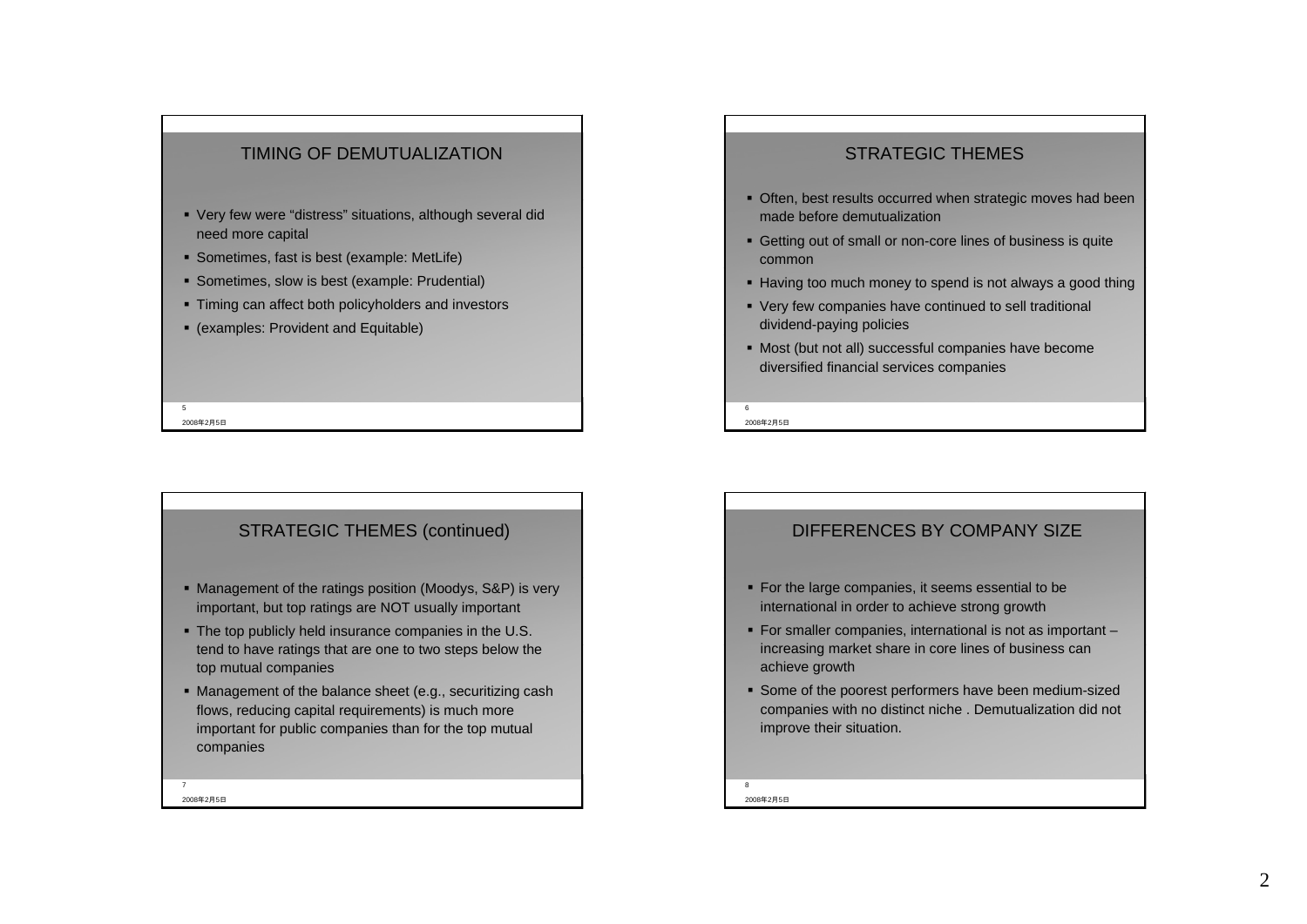

### COMPANY ANALYSIS: MetLife (continued)

#### STRATEGIC ACTIONS PRIOR TO DEMUTUALIZATION:

- ACQUIRED NEW ENGLAND LIFE (entry into upscale market)
- –ACQUIRED GENERAL AMERICAN LIFE (entry into reinsurance market)
- –- DIVESTED GROUP MEDICAL BUSINESS
- GREW GROUP DENTAL BUSINESS
- STRATEGIC ACTIONS SINCE DEMUTUALIZATION:
	- ESTABLISHED A BANK
- BUILT INTERNATIONAL OPERATIONS
- BECAME A MAJOR ADVERTIZER (Snoopy)

2008年2月5日

 $10<sup>1</sup>$ 



# 2008年2月5日12 COMPANY ANALYSIS: UNUM DATE OF DEMUTUALIZATION: November 1986 **COMPANY CHARACTERISTICS:**  MEDIUM-SIZED SPECIALTY INSURER (Disability Insurance) SMALL PRESENCE IN MANY LINES OF BUSINESSEXCELLENT FINANCIAL RESULTS PRIOR TO DEMUTUALIZATION ANNUAL INVESTOR RETURN SINCE IPO: 9%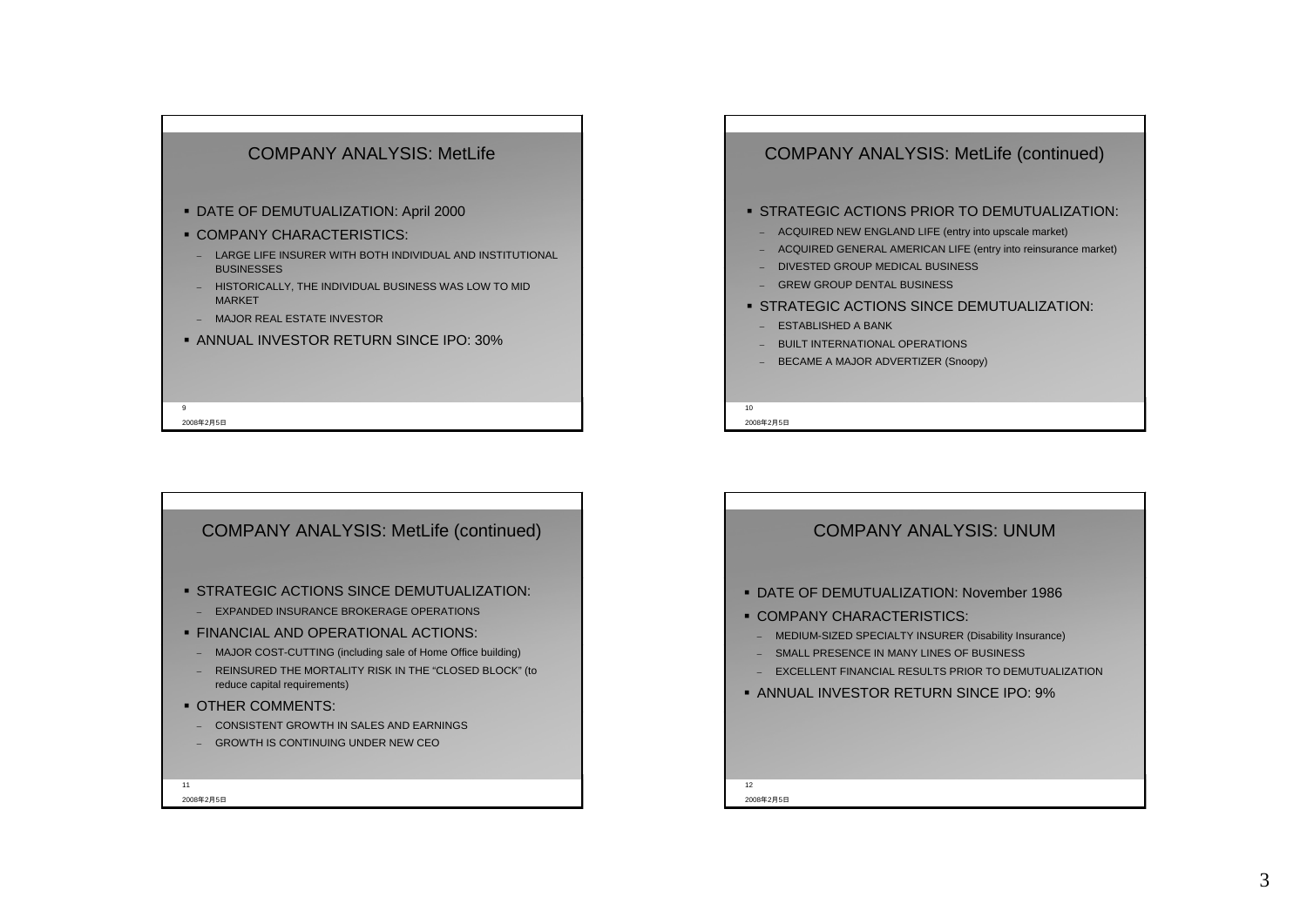

#### 2008年2月5日

### COMPANY ANALYSIS: UNUM (continued)

#### FINANCIAL AND OPERATIONAL ACTIONS:

- INITIALLY, EXPANDED CORPORATE STAFF AND HEADQUARTERS, EXPECTING GROWTH
- LATER, REDUCED CORPORATE OPERATIONS
- OTHER COMMENTS:
- BECAME INVOLVED IN MAJOR LITIGATION CONCERNING SETTLEMENT OF DISABILITY CLAIMS
- ALSO BECAME INVOLVED IN SECURITIES LITIGATION
- FINANCIAL RESULTS HAVE BEEN UP-AND-DOWN

2008年2月5日

14



## 2008年2月5日16 COMPANY ANALYSIS: Old Mutual (continued) STRATEGIC ACTIONS SINCE DEMUTUALIZATION: RETAINED THE NAME "OLD MUTUAL" AS ITS BRAND NAME – EXPANDED OUTSIDE AFRICA (especially U.K. and U.S.) EXPANDED BEYOND INSURANCE FINANCIAL AND OPERATIONAL ACTIONS: – TRADING OF ITS STOCK ON THE LONDON EXCHANGE (as well as Johannesburg) AIDS ITS INTERNATIONAL FOCUS **OTHER COMMENTS:** BASED ON ITS ORIGINS, A REMARKABLE SUCCESS STORY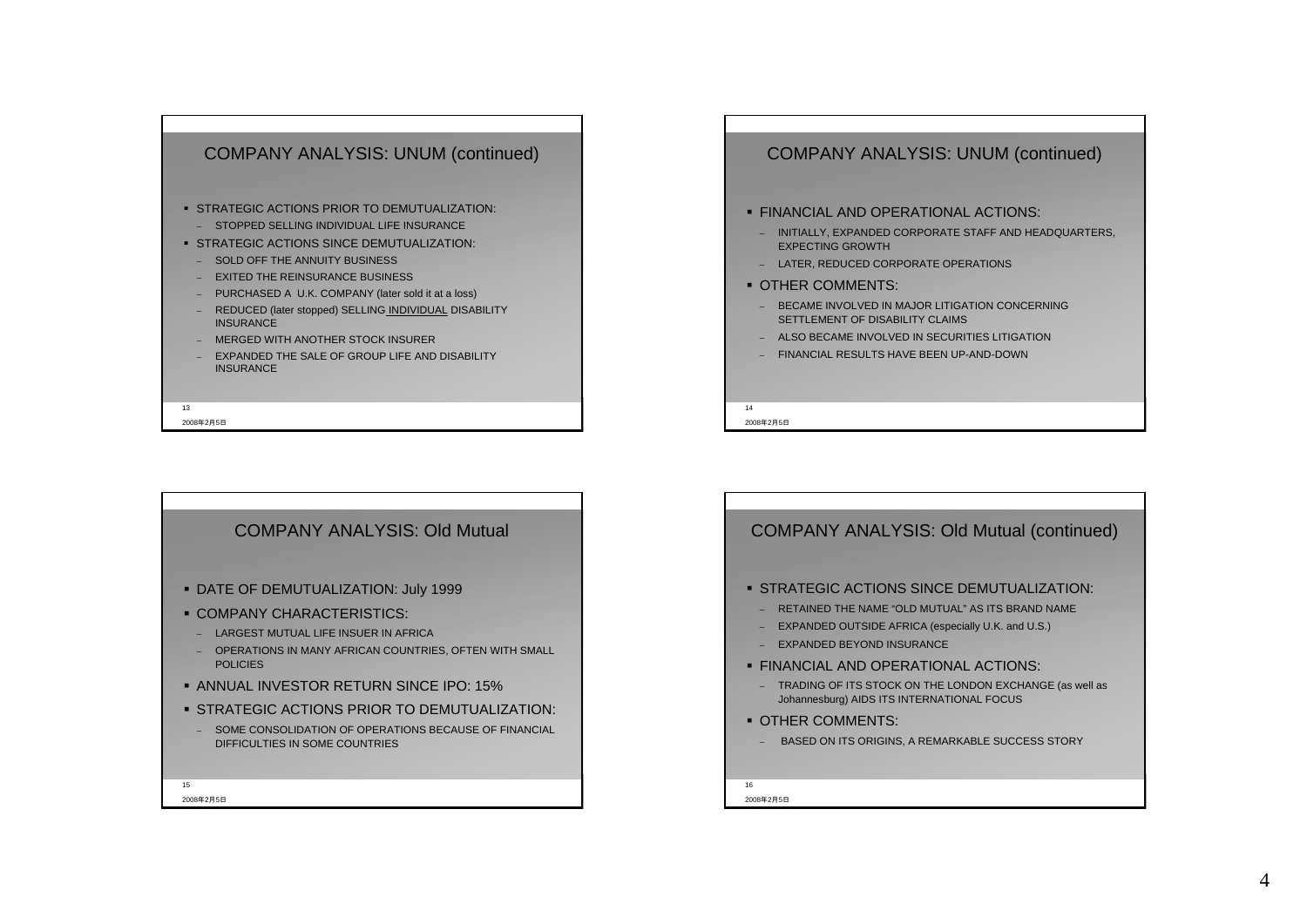

### COMPANY ANALYSIS: Manulife (continued)

#### STRATEGIC ACTIONS PRIOR TO DEMUTUALIZATION:

- CEASED OPERATIONS IN MANY COUNTRIES (U.K. and Caribbean countries)
- ACQUIRED NORTH AMERICAN LIFE BY MERGER
- CONVERTED NON-CANADA BRANCHES TO SUBSIDIARIES (to increase flexibility)
- STRATEGIC ACTIONS SINCE DEMUTUALIZATION:
- ACQUIRED JOHN HANCOCK (largest acquisition made by a demutualized company)
- EXPANDED INTERNATIONALLY BEYOND U.S.

2008年2月5日

18



# 2008年2月5日20 COMPANY ANALYSIS: Prudential DATE OF DEMUTUALIZATION: December 2001**• COMPANY CHARACTERISTICS:** – LARGE LIFE INSURER WITH BOTH INDIVIDUAL AND INSTITUTIONAL BUSINESSES – HISTORICALLY, THE INDIVIDUAL BUSINESS WAS LOW TO MID **MARKET**  MAJOR REAL ESTATE INVESTORANNUAL INVESTOR RETURN SINCE IPO: 23%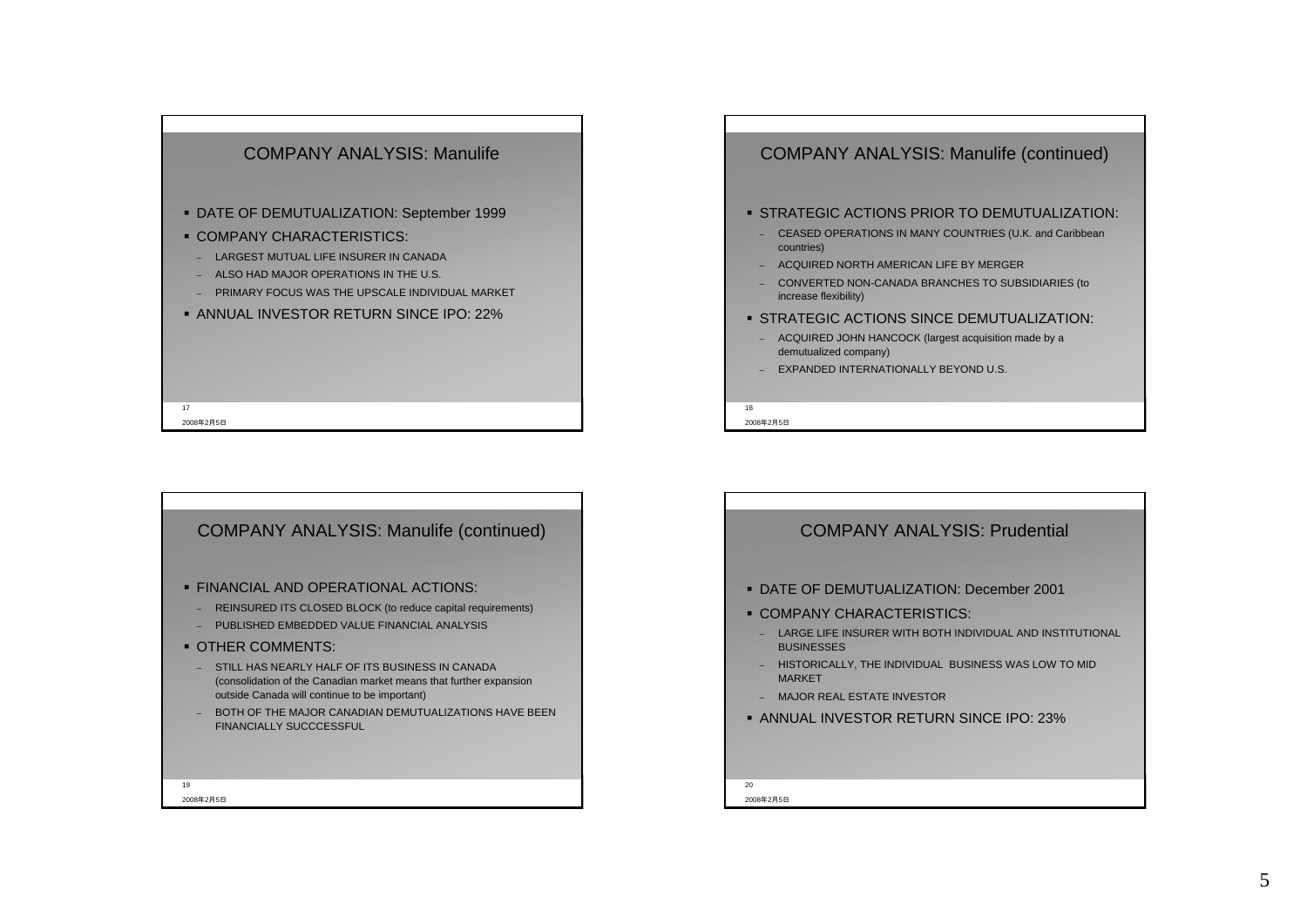

### BRIEF ANALYSIS: Friends Provident

- Demutualized July 2001
- Medium-sized life insurer
- Annual investor return: -6%
- After negative stock performance in 2002, the company had reasonably successful operations and stock price movement through 2006. Management felt that the company needed to become larger. Efforts to acquire another company failed, and during this time – in 2007 – the stock price fell 25%.

2008年2月5日23

### COMPANY ANALYSIS: Prudential (continued)

#### FINANCIAL AND OPERATIONAL ACTIONS:

- SECURITIZED CASH FLOWS FROM "CLOSED BLOCK"
- MAJOR COST-CUTTING
- OTHER COMMENTS:
- PRUDENTIAL DELAYED ITS DEMUTUALIZATION UNTIL MAJOR 'MARKET CONDUCT' LITIGATION WAS CONCLUDED
- DESPITE THREE MAJOR PRE-DEMUTUALIZATION LOSSES (Pru Securities, Hurricane Andrew, market conduct) the company was solid financially at the time of demutualization

2008年2月5日 $22$ 

### BRIEF ANALYSIS: AVIVA

- Norwich Union merged (after demutualization) with CGNU in 2000, acquired AmerUs (United States) in 2006.
- Annual investor performance: 3%
- The company has, since the CGNU merger, struggled to expand operations. Until the acquisition of AmerUs, its US operations were quite small. It is unclear whether this acquisition and other recent actions will improve performance.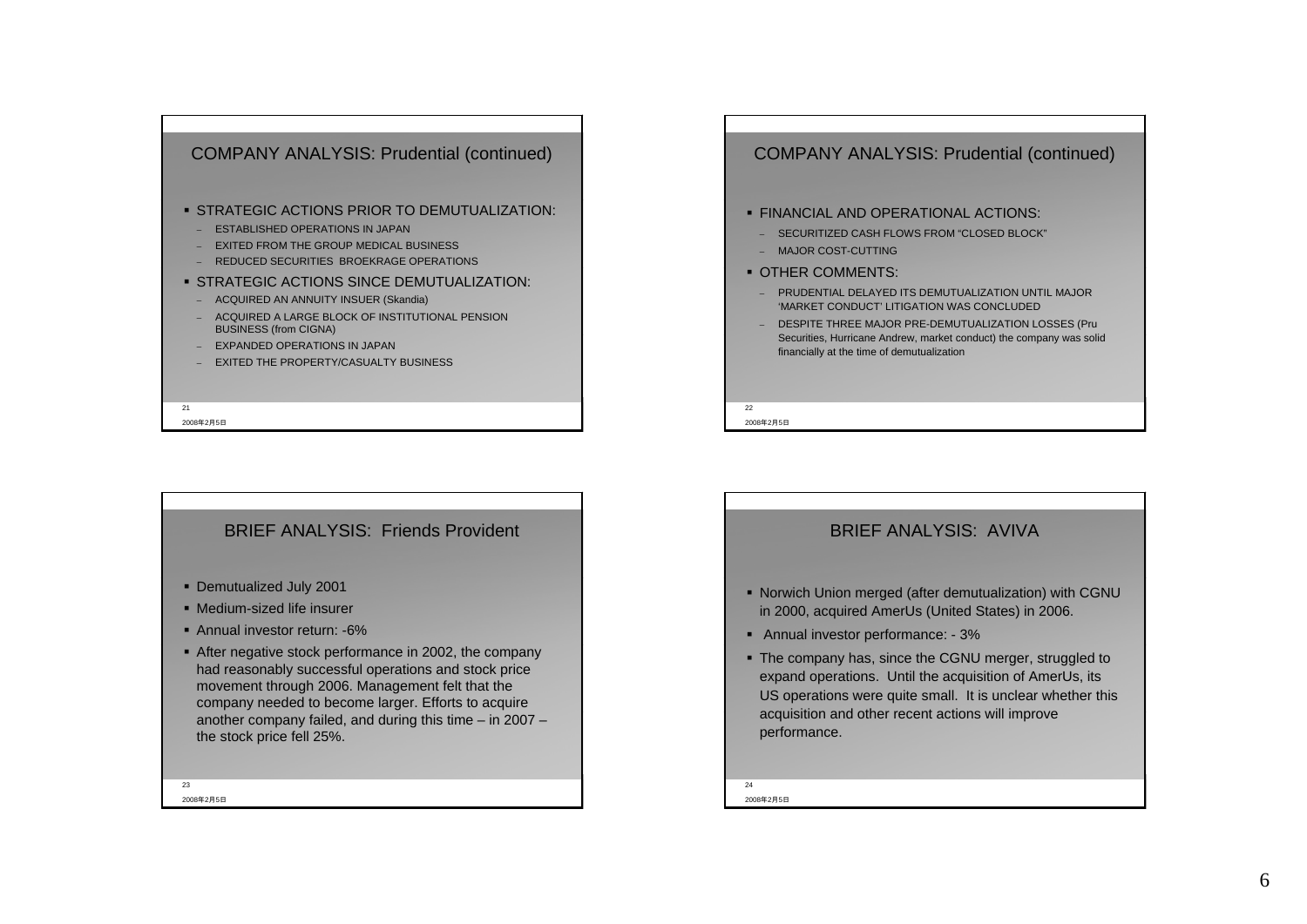### A SPECIAL CASE: AXA

- AXA HAS ACQUIRED AN INTEREST IN THREE OF THE DEMUTUALIZED COMPANIES – EQUITABLE, NATIONAL MUTUAL, AND MONY.
- $\bullet$  IN TWO CASES EQUITABLE AND NATIONAL. MUTUAL – AXA MADE AN INVESTMENT AT THE TIME OF DEMUTUALIZATION
- ANNUAL INVESTOR RETURNS:
- EQUITABLE: (acquired in distress) 35% from July 1992 until November 2000.
- NATIONAL MUTUAL: 15% from Oct 1996 until December 2007
- MONY: 7% from November 1998 until July 2004

2008年2月5日 $25$ 

2008年2月5日27

# BRIEF ANALYSIS: AMP DEMUTUALIZED June 1998. **The largest life insurer in Australia**  Annual investor return: - 3% **Investment difficulties after demutualization caused major** losses

### BRIEF ANALYSIS: Phoenix

- Demutualized in June 2000.
- Medium-sized life insurer with largely traditional business
- Annual investor return: 4%
- **Like many medium-sized companies with traditional** businesses, the company has relatively high expenses and is weighed down by its pre-demutualization business. Companies of this type that cannot grow seem unable to obtain an acceptable ROE.

2008年2月5日 $26$ 

### BRIEF ANALYSIS: Standard Life

#### DEMUTUALIZED July 2006

- For many years, Standard Life remained mutual and did not intent to convert. It then concluded that it did not have enough capital to continue to grow as a mutual life insurer.
- Annual investor return: 3%
- NOTE that the period since demutualization is quite brief, and Standard has had positive performance during that period while competitors have been negative.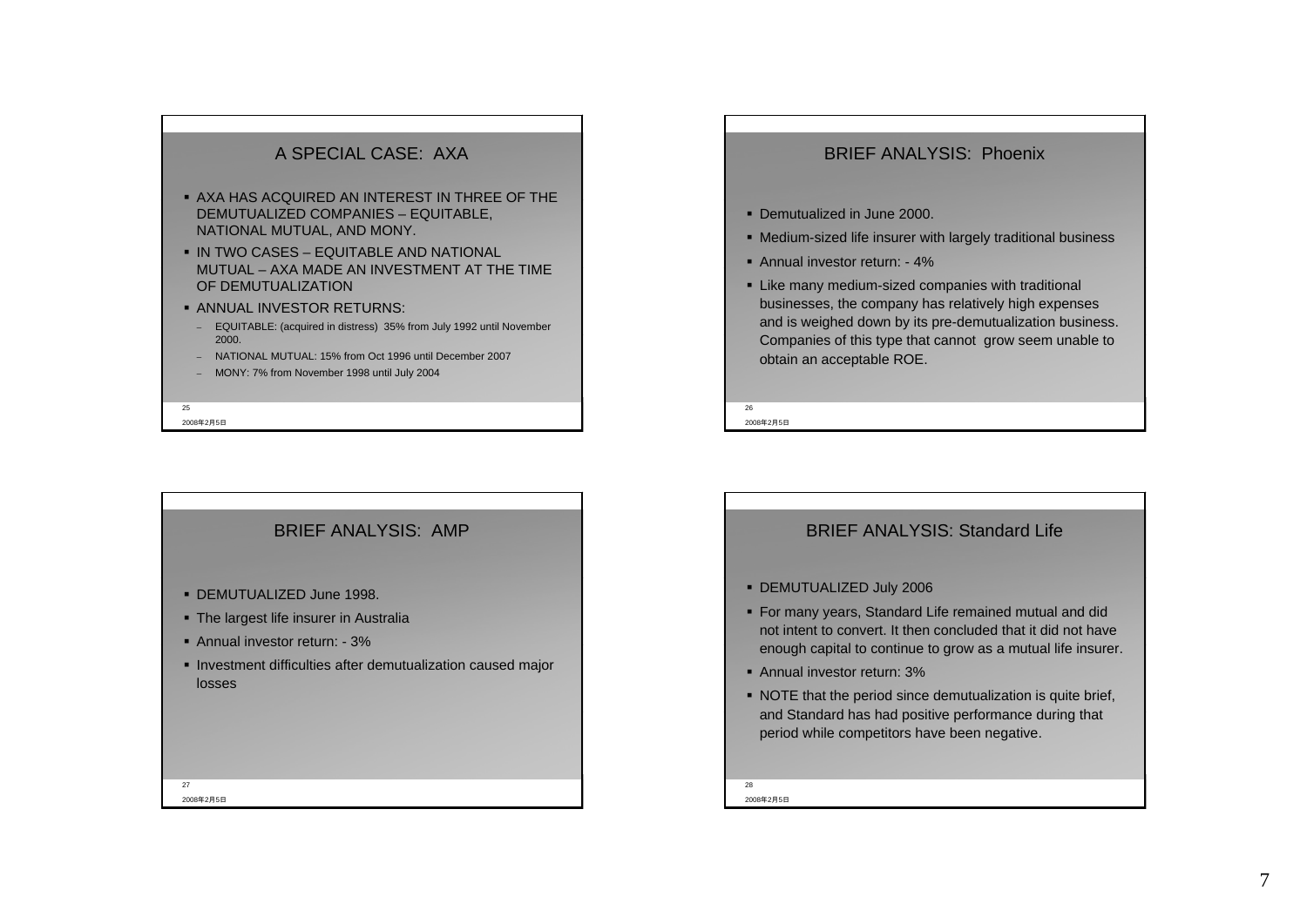### BRIEF ANALYSIS: Sun Life

- Demutualized March 2000
- Major Canadian insurer with very substantial operations in the U.S. and a major mutual fund operation (Massachusetts Financial).
- Annual investor return: 35%
- Has expanded operations beyond US-Canada, while building distribution of insurance and financial products in US-Canada as well.
- Future success will depend in part on operations beyond US and Canada.

2008年2月5日 $\overline{\phantom{a}}$ 

BRIEF ANALYSIS: John Hancock

- Demutualized January 2000
- Historically, like MetLife and Pru, a company with both individual and institutional businesses; in the years prior to demutualization, it had converted its individual business to a more up-market business
- The acquisition by Manulife in 2003 provided economies of scale and strengthened U.S. distribution
- Annual investor return (until acquisition): 24%

#### 2008年2月5日31

### BRIEF ANALYSIS: Principal Financial

- Demutualized October 2001 (formed Mutual Holding Company two years before)
- A fast-growing company dominated by institutional pension business
- Annual investor return: 23%
- A post-demutualization effort to expand in Australia failed; Principal is now again expanding internationally.
- Unlike MetLife and Prudential, Principal has grown organically, with no major domestic acquisitions

2008年2月5日 $20$ 

### BRIEF ANALYSIS: Stancorp

- Demutualized April 1999
- Stancorp was a medium-sized company specializing in institutional life and disability business for small to midsized employers. Since demutualization, it has expanded this business while exiting from individual life insurance. Recently, it has expanded its corporate pension business.
- Annual investor return: 20%
- It illustrates that a medium-sized company with a special strength can build on it successfully.